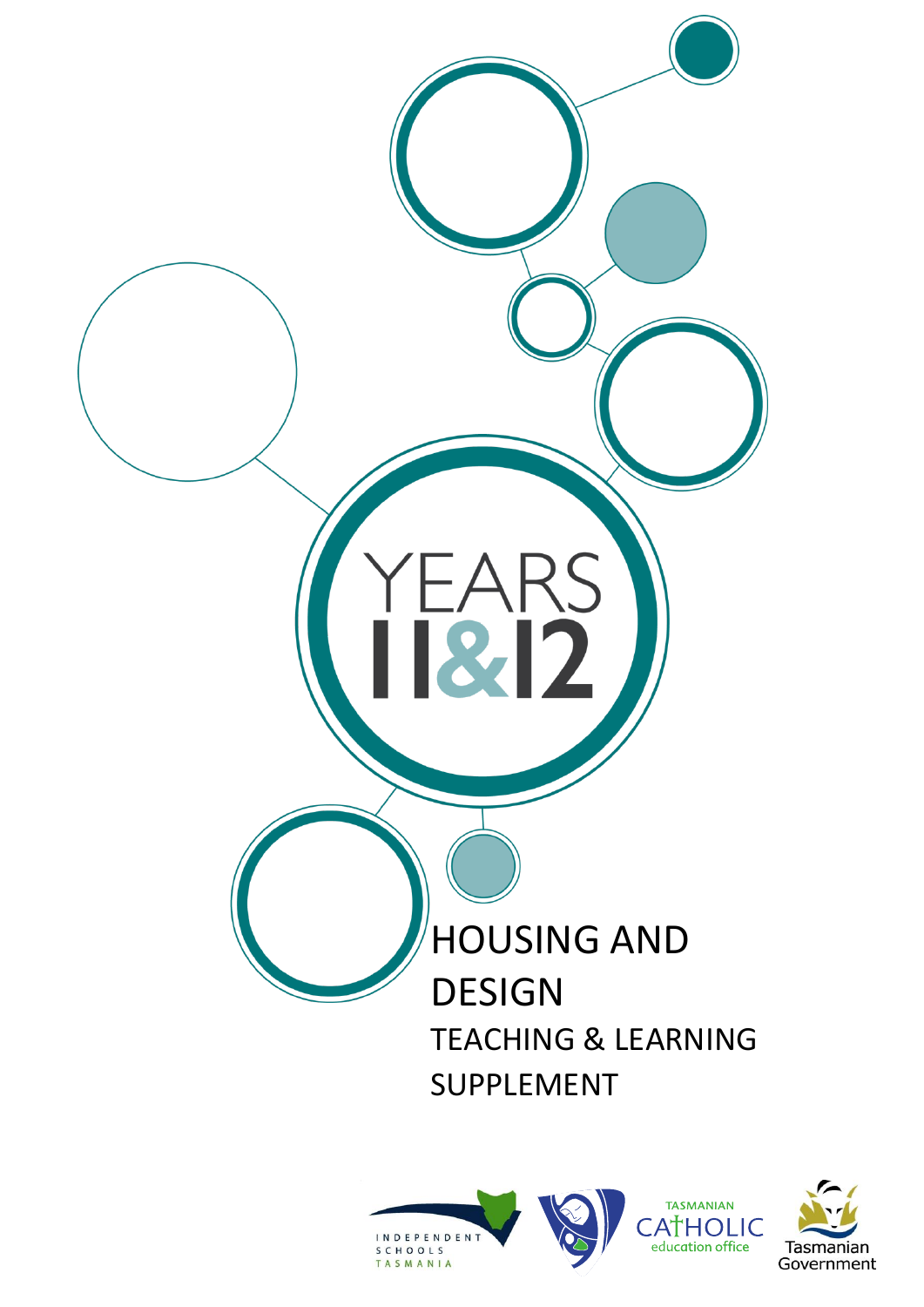# Teaching and Learning Supplement **HOUSING AND DESIGN (HDS315118)**

# **ADVICE FOR TEACHERS**

This document helps to describe the nature and sequence of teaching and learning necessary for students to demonstrate achievement of course outcomes.

It suggests appropriate learning activities to enable students to develop the knowledge and skills identified in the course outcome statements.

Tasks should provide a variety and the mix of tasks should reflect the fact that different types of tasks suit different knowledge and skills, and different learning styles. Tasks do not have to be lengthy to make a decision about student demonstration of achievement of an outcome.

# **COURSE SPECIFIC ADVICE**

This *Housing and Design* level 3 Teaching and Learning Supplement must be read in conjunction with the *Housing and Design* level 3 course document and relevant External Assessment Specifications and Examination Guidelines.

It contains advice to assist teachers delivering the course and can be modified as required. This Teaching and Learning Supplement is designed to support teachers new to or returning to teaching this course.

Housing and Design emphasises the development of design thinking through the use of imagination and creativity in making proposals and choices in the creation of innovative and enterprising solutions to problems. Learners study a variety of strategies for meeting identified needs, and addressing considerations of a design brief.

Learners learn to draw on a wide spectrum of thinking, including design and systems thinking, and use creativity to plan, generate, synthesise and realise ideas. They use a diverse range of techniques to communicate this thinking, and their design proposals (e.g. graphical, oral, notational, textual, mathematical, digital, virtual or three-dimensional presentations). Learners engage with complexity, being adaptive, creative and enterprising in their work. Their outcomes reflect qualities of appropriateness of designs and sensitivity, having learned to critically challenge housing values to improve the social and environmental impacts of the built environment.

|        | <b>Unit Title</b>                       | <b>Indicative Times</b> |
|--------|-----------------------------------------|-------------------------|
|        |                                         |                         |
| Unit 1 | <b>Design Communication</b>             | 20 hours                |
| Unit 2 | Design and Systems Thinking             | 20 hours                |
| Unit 3 | Form and Function                       | 40 hours                |
| Unit 4 | Passive Solar Design and Sustainability | 25 hours                |

# **COURSE CONTENT**

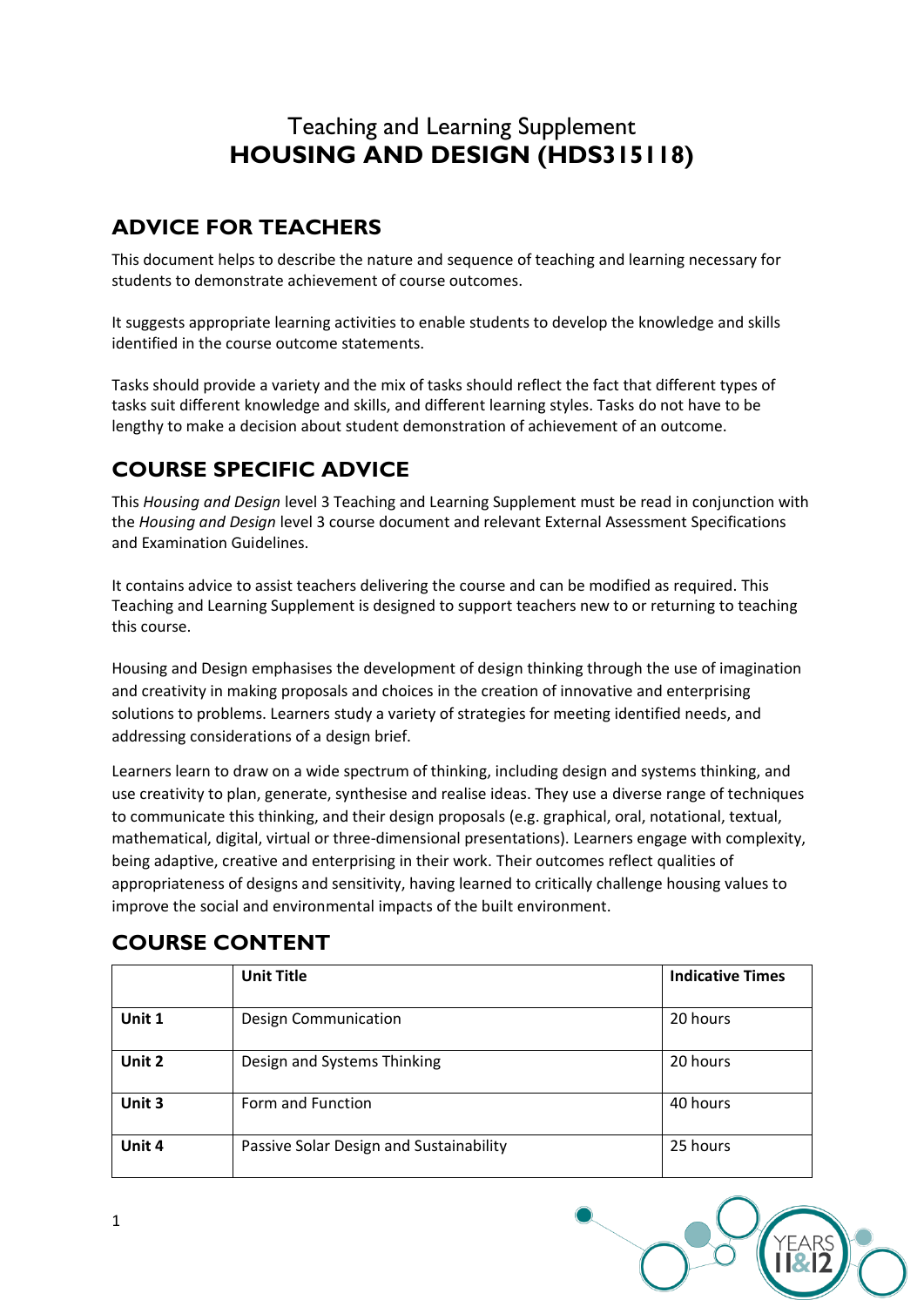Unit 5 Project Management 45 hours

## **TEACHING AND LEARNING ACTIVITIES**

### **Unit 1** *Design Communication*

In this Unit learners develop the necessary communication skills to undertake the design process and communicate underpinning research, design thinking and proposed solutions. Learners will investigate communication models relevant to particular design briefs and develop an understanding of techniques used to communicate all phases of the design process.

### *Examples of learning activities*

- measure up a room at home or at school, noting heights as well as other dimensions such as windows and doors. Draw up the room using architectural conventions
- create a mood board for a bathroom renovation to communicate design ideas
- use a simple shape of specific dimensions. Ask them to draw it in scales of 1:20, 1:50 and 1:100. Discuss why different scales might be used for different purposes and what these might be
- undertake regular quick sketch challenges based on the book Draw me a House Herem, T 2012 Cicada Books London
- curate a Pinterest board to show current trends in living space design
- use Canva or Adobe Spark to showcase a particular colour and the applications of that colour in interior design
- work cooperatively in a small group to create a design and give an oral presentation of a design concept and seek feedback from the rest of the class
- calculate and draw a ramp suitable for universal access to a building that is 500mm above ground level
- create an A3 poster showing examples of particular styles of housing, with annotations identifying key features of the house style
- use a provided site plan with two or more units to draw shadow diagrams investigating how two of the buildings might impact on one another's solar access
- undertake a library investigation, sourcing and practising referencing material from a variety of sources e.g. web sites, journals, magazines
- create a table showing the most commonly used symbols in architectural drawings and name what each represents
- use a drawing pen to create lines of different weight and discussed what each might be used for in communicating designs
- explore the use of watercolour pencils, pigment pens and copic markers in drawings, particularly design development sketching
- use bubble diagrams to consider layout possibilities for a unit design. Annotate each option with advantages and disadvantages of the potential layout
- draw a very simple cabin design. Communicate the same layout using a scale drawing, 3D model made from card and electronically using a program such as

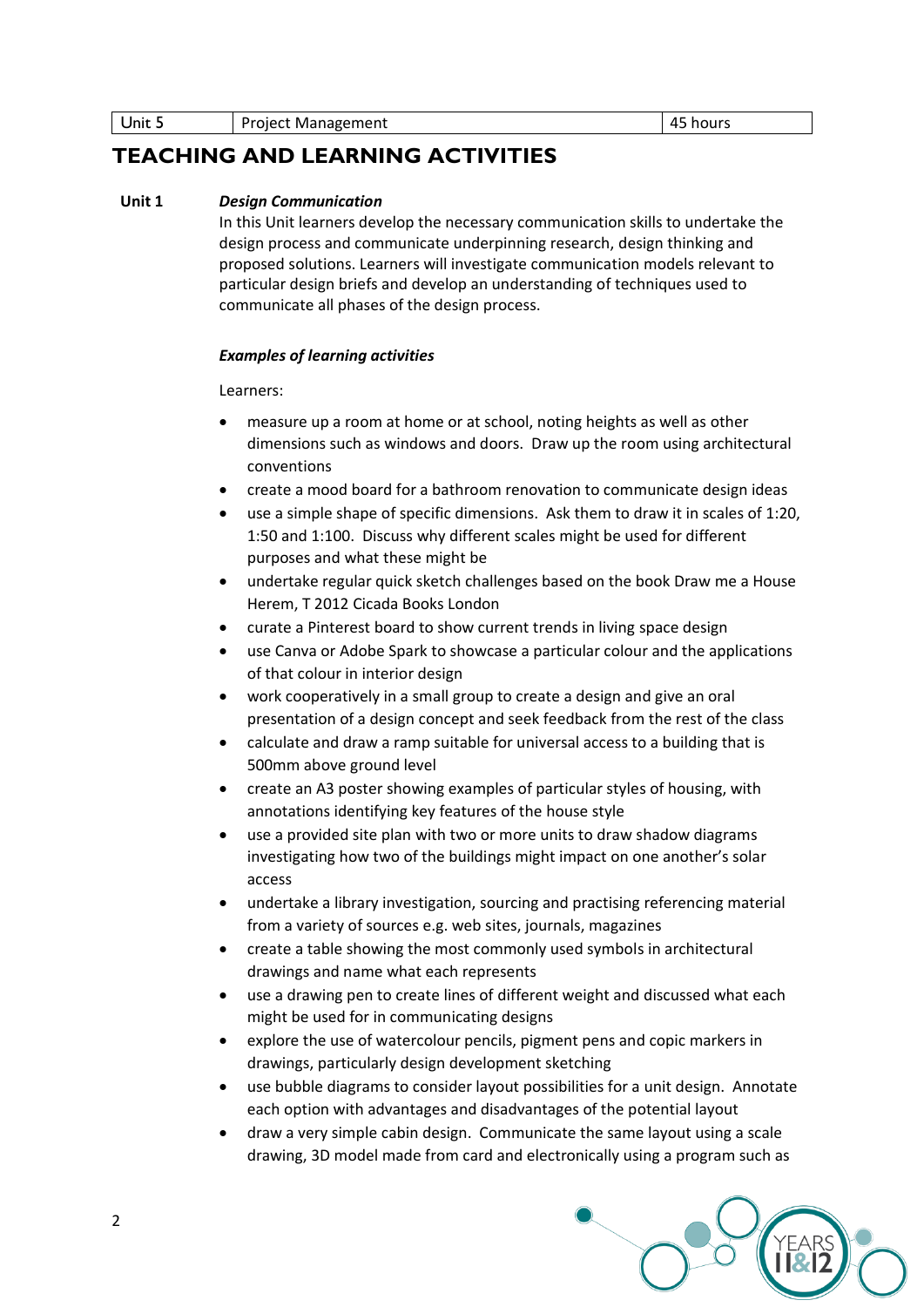Sketch Up. Compare the three and discuss the advantages and disadvantages of each presentation method.

#### **Resources** CANVA

<https://www.canva.com/> Adobe Spark <https://spark.adobe.com/home/>

Sketch up <https://www.sketchup.com/>

Australian Standards – Technical Drawing Architectural Drawing <https://infostore.saiglobal.com/en-au/Standards/AS-1100-301-2008-1081251/>

Preparing a shadow diagram [http://www.daonline.net.au/userfiles/file/planners%20toolbox/Planner's%20Tool%](http://www.daonline.net.au/userfiles/file/planners%20toolbox/Planner) [20Box%20Shadow%20Diagram%20Instructions%20TTG%20Council.pdf](http://www.daonline.net.au/userfiles/file/planners%20toolbox/Planner)

Understanding Scale <http://www.firstinarchitecture.co.uk/understanding-scales-and-scale-drawings/>

#### **Unit 2** *Design and Systems Thinking*

In this Unit learners develop knowledge and confidence to critically analyse and creatively respond to challenges. Systems thinking involves the use of various techniques to study systems of many kinds. Learners develop an awareness of the systems within a design scenario, and the impact individual components can have on the functioning of these.

Learners respond to design briefs, and critique needs or opportunities to develop their own design briefs. They will develop practical and analytical skills to visualise, generate and evaluate practical and creative solutions.

#### *Examples of learning activities:*

- write a design brief related to an area of your school that needs improvement. From your design brief, draft aims that will be achieved in fulfilling the brief
- undertake a precedents investigation to inform possible design options
- draw a flowchart representing one system within a house e.g. plumbing, roofing, electrical
- undertake a needs analysis for a design scenario
- create a scale model of a simple room layout showing furniture. This could be done in any way that suits the students and facilities available from using hand drawing, card and sticky tape through to laser cutting balsa
- develop a context analysis for a design scenario
- investigate the building regulations and any planning restrictions in the local area. Discuss a planned or completed local building which is controversial in its design. Should it exist within the local environment? Why or why not?

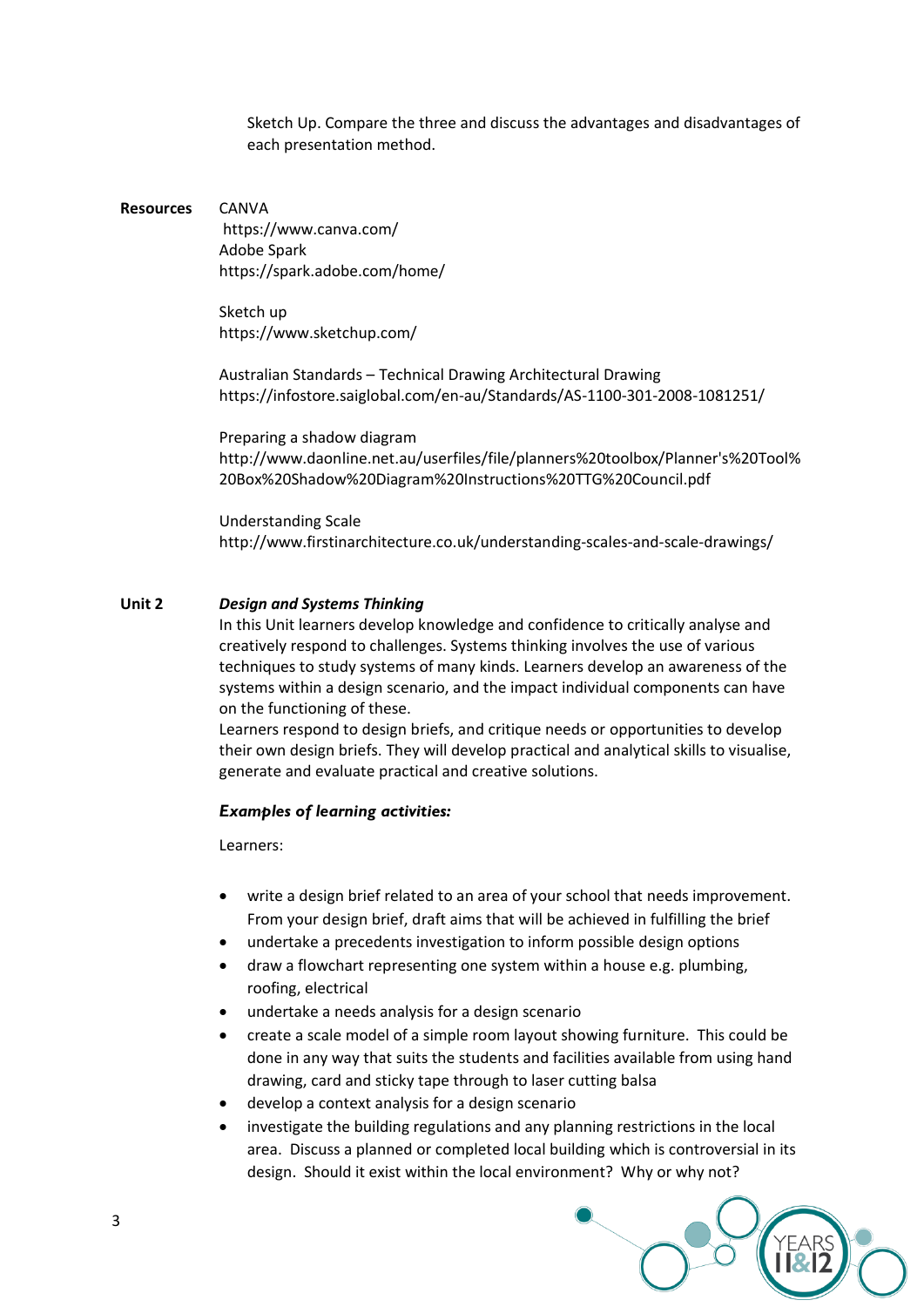- complete a quick ideation/feedback response to a design scenario. Spend two minutes sketching a response. Another two minutes improving that response, then a third two minutes to further refine. Partner up to give one another feedback. Spend a further 10 minutes using that feedback to finalise your quick design response
- investigate three different design thinking approaches. Unpack the processes and compare the approaches
- investigate the changing features of Australian Architecture. Discuss how social change has impacted on home design.
- **Resources** IDEO Design Thinking for Educators <https://designthinkingforeducators.com/toolkit/>

Interaction Foundation – 5 Stages of Design Thinking [https://www.interaction-design.org/literature/article/5-stages-in-the-design](https://www.interaction-design.org/literature/article/5-stages-in-the-design-thinking-process)[thinking-process](https://www.interaction-design.org/literature/article/5-stages-in-the-design-thinking-process) Stanford dSchool resources <https://dschool.stanford.edu/resources/>

### **Unit 3** *Form and Function*

In this Unit learners will learn to understand, select and apply the architectural design principles relating to both aesthetics and functional use of space. Aesthetics and functionality are key factors that contribute to the success of a design solution in meeting identified needs. Learners will learn to make informed decisions when designing spaces for both general and specific uses. Learners will develop an understanding of the specific design requirements for particular groups of people such as those with young children and those with universal access requirements.

### *Examples of learning activities:*

- design a small space house for a single person
- prepare an electronic presentation explaining and giving examples of one element or principle of design. Share this with the class
- design an outdoor living space for a given building, making sure there is a seamless transition from indoor to outdoor living
- design a small accessible living unit for a single person. Demonstrate the consideration of layout, flow and circulation spaces
- investigate features that can be incorporated into a bathroom design to make it as safe as possible for a family with young children. Use this information to design a suitable bathroom using a 2.5 x 3m space
- borrow a wheelchair and have students use this to try to carry out day to day operations using available facilities e.g. going to the bathroom, moving about the school, preparing snacks, accessing classrooms. Discuss the experience and identify aspects of a current built environment that needs to be modified to suit people using a wheelchair
- prepare a poster analysing the work of a contemporary Australian architect
- design a compact home office which can meet the ergonomic needs of both children and adults

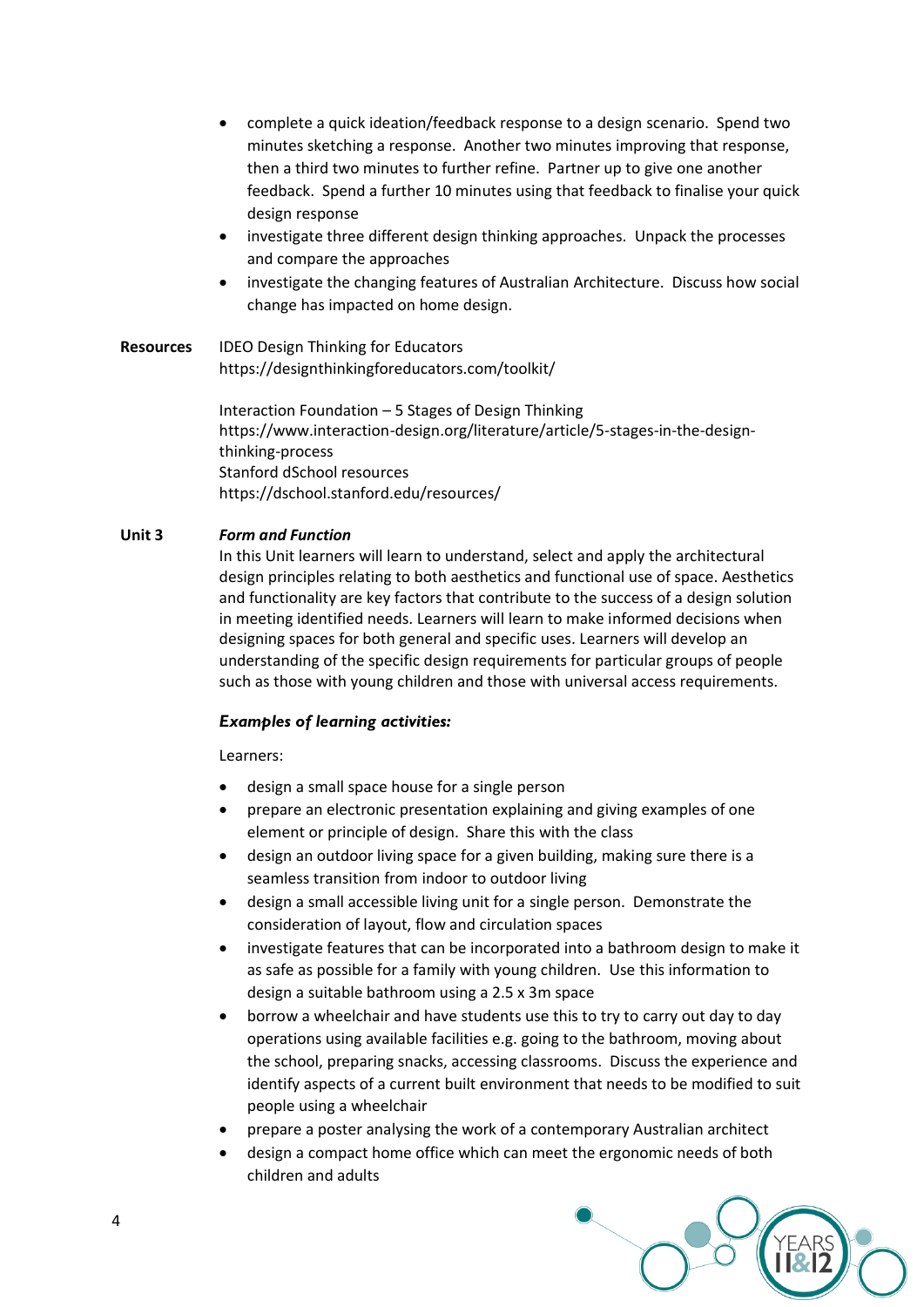- take an empty house plan and sketch in appropriate furniture. Consider circulation paths and zoning, illustrating these on your sketch
- using an existing older large house design, design a renovation to convert it to two independent units which could be used as a short term rental property for holiday makers
- create an aesthetically pleasing layout and decoration for a given room, including colour scheme and furniture for functional and decorative items. Present and justify your choices from an aesthetic perspective using annotations
- visit a building site to observe a domestic dwelling under construction. Draw a diagram showing the key construction methods used in the same or similar building
- convert an existing kitchen design to be universally accessible.

## **Resources** Livable Housing Design Guidelines [http://livablehousingaustralia.org.au/library/help/Livable\\_Housing\\_Design\\_Guidelin](http://livablehousingaustralia.org.au/library/help/Livable_Housing_Design_Guidelines_Web1.pdf) [es\\_Web1.pdf](http://livablehousingaustralia.org.au/library/help/Livable_Housing_Design_Guidelines_Web1.pdf)

What is ergonomics? <http://www.ergonomics.com.au/what-is-ergonomics/>

Child safe kitchen design <http://www.build.com.au/child-safe-kitchen-design>

Architectural Concepts : Circulation [http://portico.space/journal//architectural-concepts-circulation](http://portico.space/journal/architectural-concepts-circulation)

Intelligent traffic flow <http://www.designbasics.com/articles/intelligent-trafiic-flow.asp>

### **Unit 4** *Passive Solar Design and Sustainability*

This Unit focuses on the achievement of human comfort through the use of passive solar design principles. Learners will develop an understanding of the influence of climate on comfort and the impact design and material choices can have on energy consumption. This Unit also explores the broader considerations of sustainability related to housing, including energy generation, water use and material production.

### *Examples of learning activities:*

- use the Bureau of Meteorology web site to analyse the macroclimate of a city or town. Draw conclusions regarding the building design decisions which will be influenced by the climate
- discuss the variety of heating methods, both active and passive, used in local homes. Investigate other heating methods which could be used for homes in Tasmania. using a digital tool create a graphical way of comparing initial cost and running coasts of these heating methods

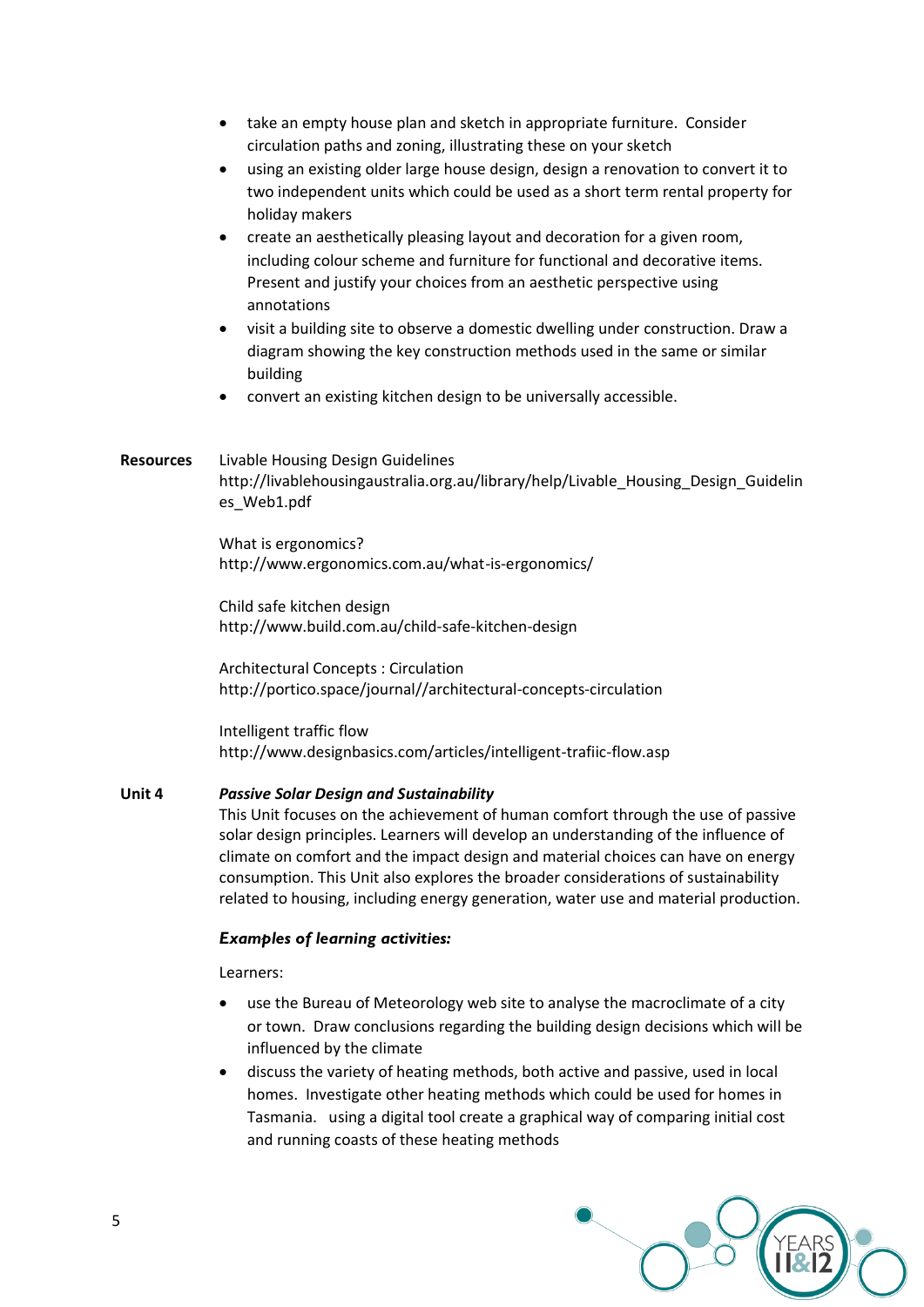- use the windfinder website or similar to consider the wind pattern in local areas. discuss what this might mean for effective house design in those areas. Brainstorm ways to encourage the wind in, or to block the wind from a dwelling
- invite a professional in to discuss the concept of embodied energy and to compare the embodied energy in a range of common building materials
- observe the concept of thermal mass by heating a variety of materials (metal tray, ceramic plate, oven-proof glass bowl, water) in a domestic oven at 100o for 20 minute. Measure the temperature of the different materials on removal from the oven, and at each 2 minute interval for half an hour. Graph the cooling process for each material. Discuss what impact thermal mass properties of materials can have on the heating or cooling of a home
- create scale models with removable roofs of very basic dwellings. Use a protractor and strong torch to demonstrate the effect of different sun angles in summer and winter on these. Discuss the solar penetration and the effect of this on heating in the winter. Adapt the models, or create new ones, to improve the solar penetration in the rooms commonly used the most throughout the day
- visit a local building that has been constructed using passive solar design principles. Talk to the architect, owners or occupiers about the building and the PSD features that best support the inhabitants'
- discuss what is sustainability? List all of the aspects of a home building and running – which might be considered when trying to create a 'sustainable' house
- investigate how solar hot water and photovoltaic solar cells work. Debate whether they are a positive investment for home owners.

### **Resources** YOUR HOME

<http://www.yourhome.gov.au/>

Sustainable Living Tasmania [www.sustainablelivingtasmania.org.au](http://www.sustainablelivingtasmania.org.au/)

Construction Details for Cool Temperate Climate, Australian Energy Council - Tasmanian Branch [http://www.rjmcgregor.iinet.net.au/pdf/ASES\\_Construction\\_details\\_web.pdf](http://www.rjmcgregor.iinet.net.au/pdf/ASES_Construction_details_web.pdf)  Windfinder <https://www.windfinder.com/>

Bureau of Meteorology <http://www.bom.gov.au/>

#### **Unit 5** *Project Management*

In this Unit, learners work collaboratively and as individuals to manage design projects. Learners take projects through to successful completion through planning, organising and managing time and resources effectively to create designed solutions.

#### *Examples of learning activities:*

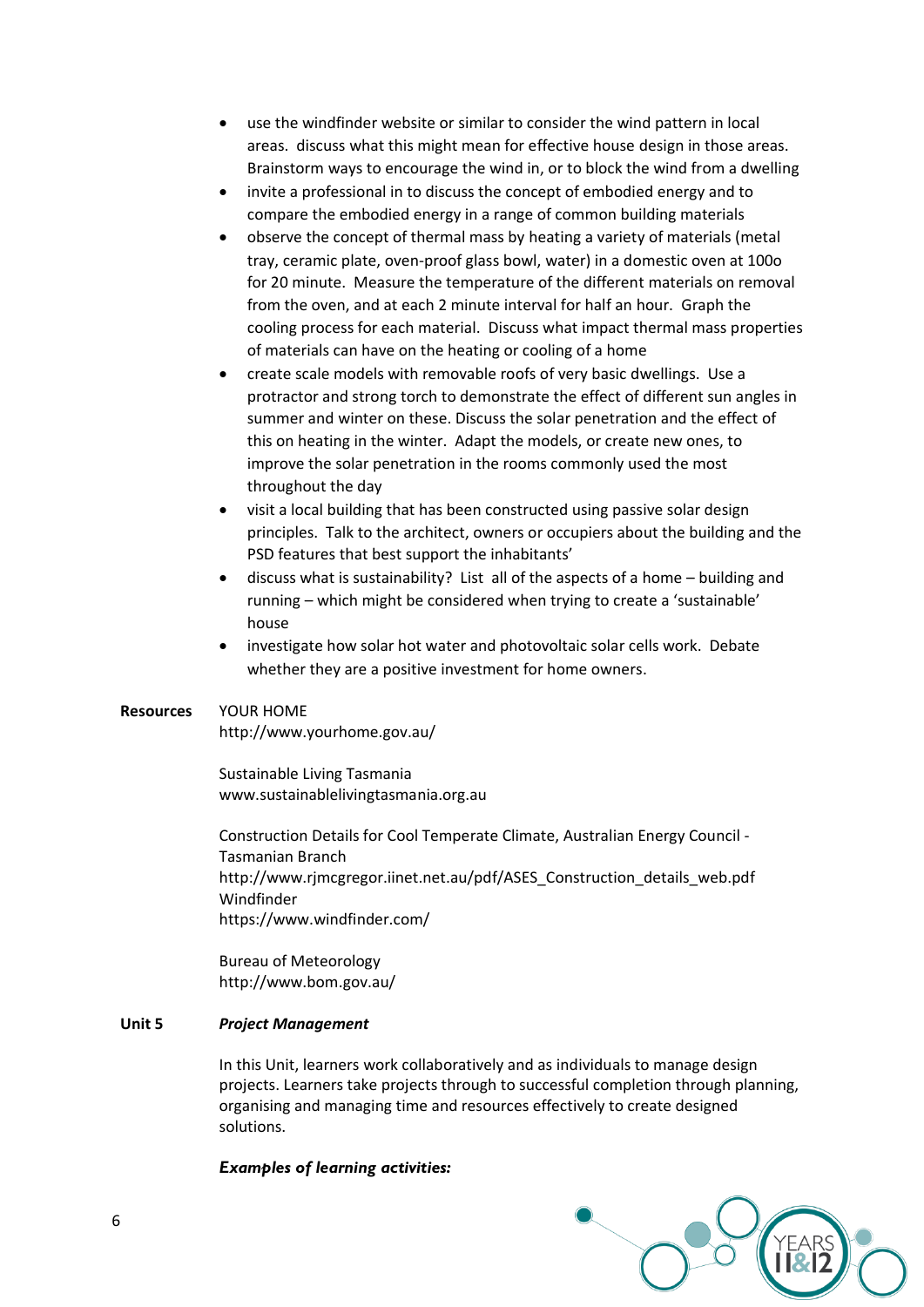Learners:

- investigate different formats for creating action plans. Consider the advantages and disadvantages of each and make a recommendation as to which one might suit you best to use for projects
- create a Gantt chart to show the sections and timelines required for the externally assessed folio
- set SMART goals when undertaking a design process
- co-construct a set of class protocols to use when students and evaluating and providing feedback to one another on design concepts
- investigate a range of decision making processes/protocols suitable to use in a small group when designing collaboratively. Working in small groups test three of these and demonstrate the preferred one to the rest of the class
- identify and explore five self-management techniques that can be used within the classroom
- develop negotiation skills by using active listening, empathy and paraphrasing to structure conversations within design groups.
- **Resources** The right way to do collaborative design [http://99u.com/articles/51643/the-right-way-to-do-collaborative-design-how-to](http://99u.com/articles/51643/the-right-way-to-do-collaborative-design-how-to-avoid-designing-by-committee)[avoid-designing-by-committee](http://99u.com/articles/51643/the-right-way-to-do-collaborative-design-how-to-avoid-designing-by-committee)

Helping students learn project management <http://www.spencerauthor.com/helping-students-learn-project-management/>

| <b>SUPPORTING STUDENT RESPONSES AND ELABORATIONS</b> |  |  |  |
|------------------------------------------------------|--|--|--|
|                                                      |  |  |  |

| Unit 1 | Design Communication                    | One sketching development activity         |
|--------|-----------------------------------------|--------------------------------------------|
|        |                                         | One electronic presentation                |
| Unit 2 | Design and Systems Thinking             | One supported introductory design brief    |
| Unit 3 | <b>Function and Aesthetics</b>          | Design Brief focusing on interior design   |
|        |                                         | Design Brief focusing on accessible design |
| Unit 4 | Passive Solar Design and Sustainability | Design brief focusing on Tropical Design   |
|        |                                         | Design brief focusing on Temperate         |
|        |                                         | Design                                     |
|        |                                         | Poster focusing on thermal performance     |
| Unit 5 | <b>Project Management</b>               | <b>Externally assessed Design Folio</b>    |